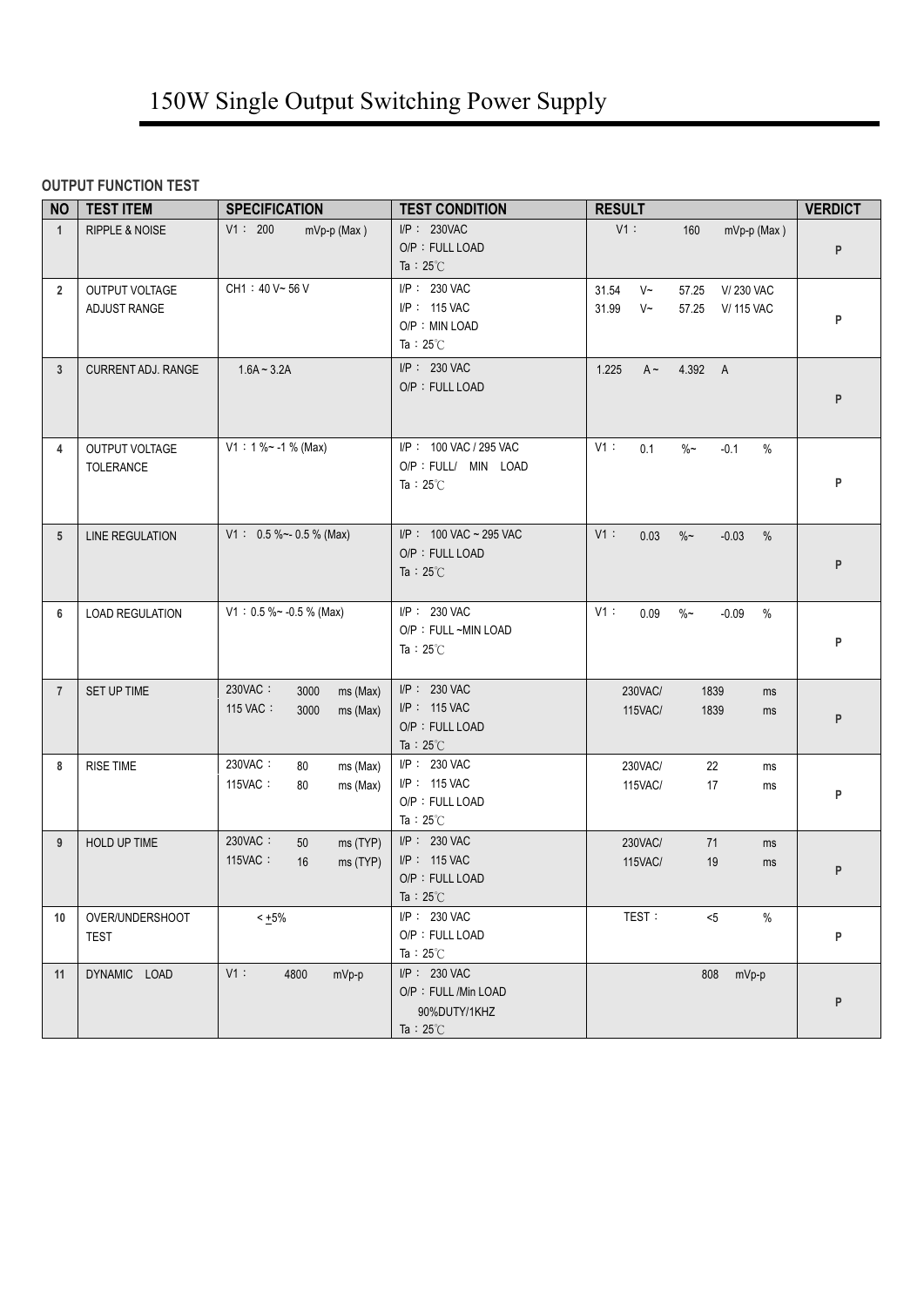### **INPUT FUNCTION TEST**

| <b>NO</b>      | <b>TEST ITEM</b>             | <b>SPECIFICATION</b>                                                     | <b>TEST CONDITION</b>                                                                                                                                                                        | <b>RESULT</b>                                                                               | <b>VERDICT</b> |
|----------------|------------------------------|--------------------------------------------------------------------------|----------------------------------------------------------------------------------------------------------------------------------------------------------------------------------------------|---------------------------------------------------------------------------------------------|----------------|
| $\mathbf{1}$   | <b>INPUT VOLTAGE RANGE</b>   | 90 VAC~ 295 VAC                                                          | I/P: TESTING<br>O/P: FULL LOAD<br>Ta : $25^{\circ}$ C<br>$I/P$ :<br>LOW-LINE-3V=97V<br>HIGH-LINE=300 V<br>O/P: FULL/MIN LOAD<br>ON: 30 Sec. OFF: 30 Sec 10MIN<br>(AC POWER ON/OFF NO DAMAGE) | 66V~295V<br>TEST: OK                                                                        | P              |
| $\overline{2}$ | <b>INPUT FREQUENCY RANGE</b> | 47HZ ~63 HZ<br>NO DAMAGE OSC                                             | $I/P$ : 90 VAC ~ 295 VAC<br>O/P: FULL~MIN LOAD<br>Ta : $25^{\circ}$ C                                                                                                                        | TEST: OK                                                                                    | P              |
| 3              | POWER FACTOR                 | 0.95 / 230 VAC(TYP)<br>0.98 /115 VAC(TYP)<br>0.93 /277 VAC(TYP)          | $I/P$ : 230 VAC<br>I/P: 115 VAC<br>$I/P$ : 277 VAC<br>O/P: FULL LOAD<br>Ta : $25^{\circ}$ C                                                                                                  | $PF =$<br>0.974<br>/ 230 VAC<br>/ 115 VAC<br>$PF =$<br>1.000<br>$PF =$<br>0.94<br>/ 277 VAC | P              |
| 4              | <b>EFFICIENCY</b>            | 90 % (TYP)                                                               | I/P: 230 VAC<br>O/P: FULL LOAD<br>Ta : $25^{\circ}$ C                                                                                                                                        | 90.4%                                                                                       | P              |
| 5              | <b>INPUT CURRENT</b>         | 230V/<br>A (TYP)<br>$\overline{1}$<br>115V/<br>A (TYP)<br>$\overline{2}$ | I/P: 230 VAC<br>$I/P$ : 115 VAC<br>O/P: FULL LOAD<br>Ta : $25^{\circ}$ C                                                                                                                     | $=$<br>A/230 VAC<br>0.76<br>$=$<br>1.50<br>A/ 115 VAC                                       | P              |
| 6              | <b>INRUSH CURRENT</b>        | 230V/<br>65<br>A (TYP)                                                   | $I/P$ : 230 VAC<br>O/P: FULL LOAD<br>Ta: $25^{\circ}$ C                                                                                                                                      | 47<br>A/230 VAC<br>$=$                                                                      | P              |
| $\overline{7}$ | <b>LEAKAGE CURRENT</b>       | $\prec$<br>mA / 240 VAC<br>1                                             | $I/P$ : 240 VAC<br>$O/P$ : Min LOAD<br>Ta : $25^{\circ}$ C                                                                                                                                   | $L-FG$ :<br>0.83<br>mA<br>$N-FG$ :<br>0.41<br>mA                                            | P              |

### **PROTECTION FUNCTION TEST**

| <b>NO</b>      | <b>TEST ITEM</b>            | <b>SPECIFICATION</b>                                      | <b>TEST CONDITION</b>                                                     | <b>RESULT</b>                                                                                                               | <b>VERDICT</b> |
|----------------|-----------------------------|-----------------------------------------------------------|---------------------------------------------------------------------------|-----------------------------------------------------------------------------------------------------------------------------|----------------|
| 1              | OVER LOAD PROTECTION        | 95 %~ 108 %                                               | $I/P$ : 230 VAC<br>$I/P$ : 115 VAC<br>O/P: TESTING<br>Ta : $25^{\circ}$ C | 102%/230 VAC<br>102%/ 115 VAC<br>Constant Current Limiting , recover<br>Automatically after fault condition<br>Is removed • | P              |
| $\overline{2}$ | OVER VOLTAGE PROTECTION     | CH1: 57 V~65 V                                            | $I/P$ : 230 VAC<br>$I/P$ : 115 VAC<br>O/P: MIN LOAD<br>Ta: $25^{\circ}$ C | 62.1V/230 VAC<br>62.1V/ 115 VAC<br>Shut down and latch off o/p voltage<br>Re- power on to recover .                         | Þ              |
| 3              | OVER TEMPERATURE PROTECTION | SPEC :<br>RTH2 : $100 + 10^{\circ}$ C O.T.P.<br>NO DAMAGE | $I/P$ : 230 VAC<br>O/P: FULL LOAD                                         | O.T.P. Active<br>Shut down Re-power ON                                                                                      | P              |
| 4              | SHORT PROTECTION            | SHORT EVERY OUTPUT<br>1 HOUR NO DAMAGE                    | $I/P$ : 295 VAC<br>O/P: FULL LOAD<br>Ta : $25^{\circ}$ C                  | NO DAMAGE<br>Hiccup Mode                                                                                                    | P              |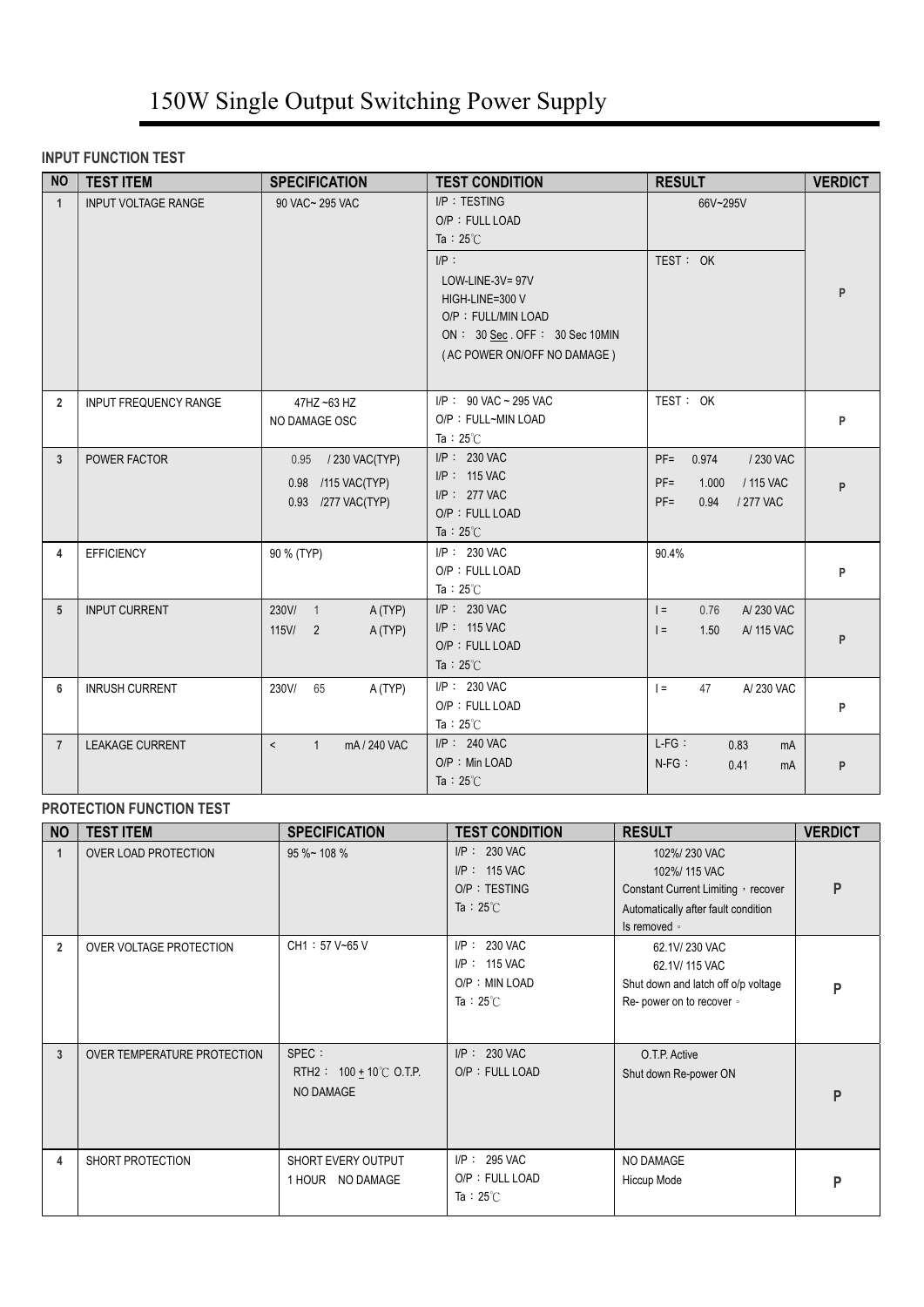### **ENVIRONMENT TEST**

| <b>NO</b>      | <b>TEST ITEM</b>                    | <b>SPECIFICATION</b>       |                                             | <b>TEST CONDITION</b>                    | <b>RESULT</b>        |                      | <b>VERDICT</b> |
|----------------|-------------------------------------|----------------------------|---------------------------------------------|------------------------------------------|----------------------|----------------------|----------------|
| $\mathbf{1}$   | TEMPERATURE RISE TEST               | MODEL: CLG-150-24          |                                             |                                          |                      |                      |                |
|                |                                     |                            | 1. ROOM AMBIENT BURN-IN: 12 HRS             |                                          |                      |                      |                |
|                |                                     |                            |                                             | $I/P$ : 230VAC O/P: FULL LOAD Ta=29.1 °C |                      |                      |                |
|                |                                     |                            | 2. HIGH AMBIENT BURN-IN: 4 HRS              |                                          |                      |                      |                |
|                |                                     |                            |                                             | $I/P$ : 230VAC O/P: FULL LOAD Ta=54.6 °C |                      |                      |                |
|                |                                     |                            |                                             |                                          |                      |                      |                |
|                |                                     |                            |                                             |                                          | ROOM AMBIENT         | <b>HIGH AMBIENT</b>  |                |
|                |                                     | <b>NO</b>                  | Position                                    | P/N                                      | Ta=29.1 $^{\circ}$ C | Ta= 54.6 $\degree$ C |                |
|                |                                     | $\mathbf{1}$               | LF <sub>3</sub>                             | <b>TR689</b>                             | $61.7^{\circ}$ C     | $80.3^{\circ}$ C     |                |
|                |                                     | $\overline{2}$             | BD <sub>1</sub>                             | 4A/800V US4KB80R-7000                    | 63.7°C               | 82.4°C               |                |
|                |                                     | 3                          | L <sub>2</sub> COIL                         | TF1356                                   | 65.7°C               | 83.7°C               |                |
|                |                                     | $\overline{4}$             | C11                                         | 105/450V 5% P=10 MMX                     | 64.5°C               | 83.0°C               |                |
|                |                                     | 5                          | L1 COIL                                     | TR623                                    | 65.1°C               | 83.0°C               |                |
|                |                                     | 6                          | D <sub>1</sub>                              | MUR460 4A/600V                           | 70.5°C               | 88.6°C               |                |
|                |                                     | $\overline{7}$             | Q2                                          | 2SK3683-01MR 19A/500V                    | $68.6^{\circ}$ C     | 86.9°C               | P              |
|                |                                     | 8                          | C <sub>5</sub>                              | 150u/450V 105℃ CLA                       | 67.6°C               | 85.2°C               |                |
|                |                                     | 9                          | D11                                         | 21DQ10 2A/100V                           | 75.2°C               | 92.2°C               |                |
|                |                                     | 10                         | Q <sub>1</sub>                              | SPA11N65C3 11A/650V                      | 76.4°C               | 95.5°C               |                |
|                |                                     | 11                         | D <sub>2</sub>                              | 3A/600V 1N5406                           | 83.0°C               | 101.5°C              |                |
|                |                                     | 12                         | T1 COIL                                     | TF1381                                   | 80.2°C               | 97.0°C               |                |
|                |                                     | 13                         | C105                                        | 1000u/35V UL10Kh ZLH                     | $70.9^{\circ}$ C     | 89.1°C               |                |
|                |                                     | 14                         | Q101                                        | IRF3415 43A/150V                         | 71.0°C               | 89.7°C               |                |
|                |                                     | 15                         | C42                                         | 22u/50V UL10Kh 5*11 YXM                  | 65.4°C               | 83.0°C               |                |
|                |                                     | 16                         | U1                                          | <b>TDA4863G</b>                          | 66.3°C               | 84.6°C               |                |
|                |                                     | 17                         | U <sub>2</sub>                              | <b>TEA1552</b>                           | 71.3°C               | 87.1°C               |                |
|                |                                     | 18                         | RTH <sub>2</sub>                            | 220KΩ3Φ 1%                               | 63.1°C               | 81.3°C               |                |
|                |                                     | 19                         | <b>TA</b>                                   |                                          | $29.1^{\circ}$       | 54.6°C               |                |
|                |                                     | 20                         | CASE                                        | UP CASE                                  | $46.9^{\circ}$ C     | 71.6°C               |                |
|                |                                     |                            |                                             | I/P: 230 VAC                             | TEST: OK             |                      |                |
| $\overline{2}$ | OVER LOAD BURN-IN TEST              | NO DAMAGE                  |                                             | O/P: 105 % LOAD                          |                      |                      | P              |
|                |                                     | 1 HOUR (MIN)               |                                             | Ta : $25^{\circ}$ C                      |                      |                      |                |
| 3              | LOW TEMPERATURE                     |                            | TURN ON AFTER 2 HOUR                        | I/P: 230 VAC                             | TEST: OK             |                      |                |
|                | TURN ON TEST                        |                            |                                             | O/P: 100 % LOAD                          |                      |                      |                |
|                |                                     |                            |                                             | Ta= $-30$ °C                             |                      |                      | P              |
|                |                                     |                            |                                             |                                          |                      |                      |                |
| 4              | <b>HIGH HUMIDITY</b>                | AFTER 12 HOURS             |                                             | $I/P$ : 295 VAC<br>O/P: FULL LOAD        | TEST: OK             |                      |                |
|                | <b>HIGH TEMPERATURE</b>             | IN CHAMBER ON              |                                             | Ta 55 $^{\circ}$ C                       |                      |                      | P              |
|                | <b>HIGH VOLTAGE</b><br>TURN ON TEST | CONTROL 55 °C<br>NO DAMAGE |                                             | HUMIDITY= 95 %R.H                        |                      |                      |                |
| 5              | <b>TEMPERATURE</b>                  | $+0.03\%$ (0~50°C)         |                                             | I/P: 230 VAC                             |                      | $+0.005\%$ (0~50°C)  |                |
|                | COEFFICIENT                         |                            |                                             | O/P: FULL LOAD                           |                      |                      | P              |
| 6              | <b>VIBRATION TEST</b>               | 1 Carton & 1 Set           |                                             |                                          | TEST: OK             |                      |                |
|                |                                     |                            | (1) Waveform: Sine Wave                     |                                          |                      |                      |                |
|                |                                     |                            | (2) Frequency: 10~500Hz                     |                                          |                      |                      |                |
|                |                                     | (3) Time: 72min            |                                             |                                          |                      |                      | P              |
|                |                                     | (4) Acceleration: 5G       |                                             |                                          |                      |                      |                |
|                |                                     |                            | (5) Test Time : 1 hour in each axis (X.Y.Z) |                                          |                      |                      |                |
|                |                                     | (6) Ta : $25^{\circ}$ C    |                                             |                                          |                      |                      |                |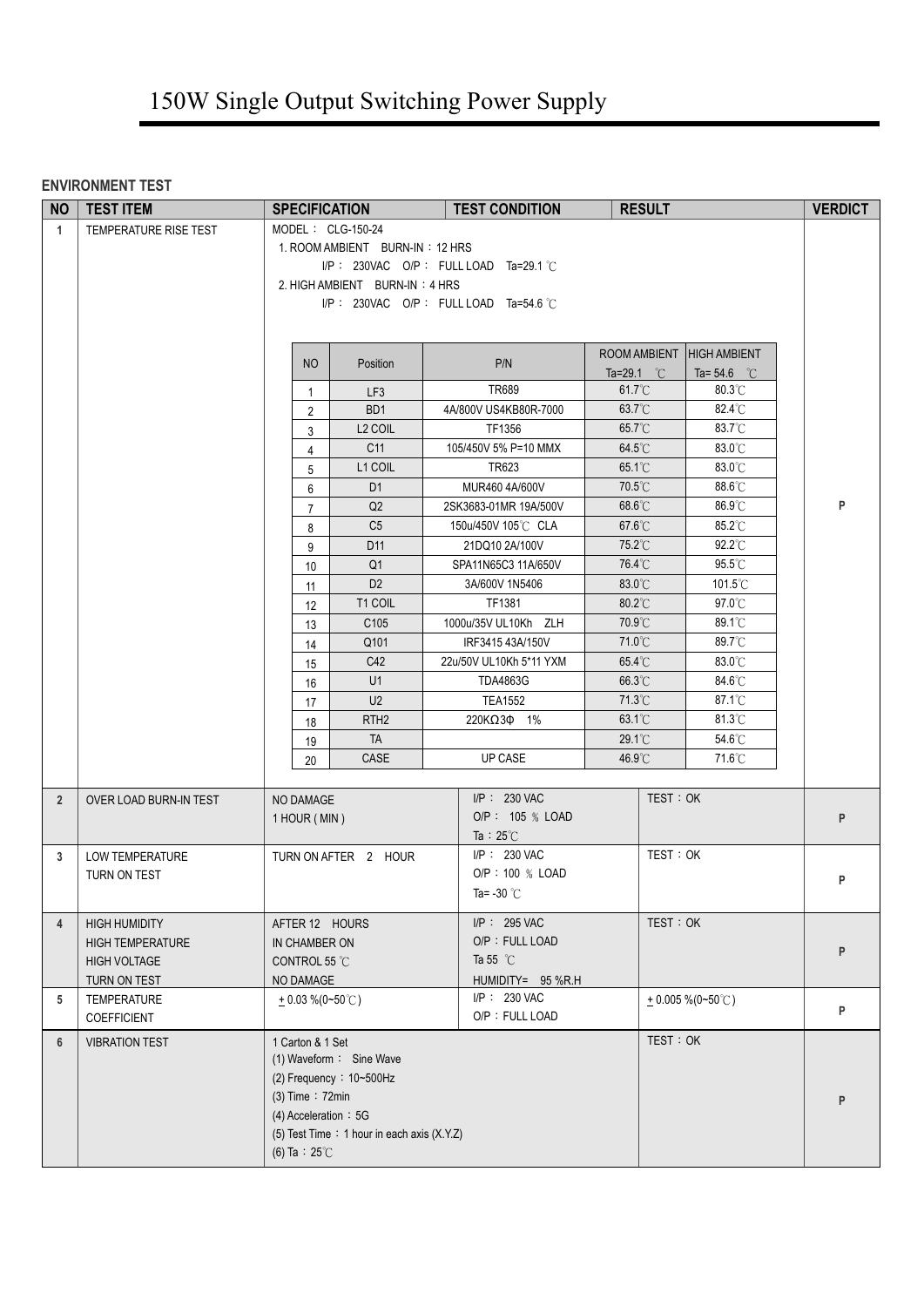#### **SAFETY TEST**

| <b>NO</b>      | <b>TEST ITEM</b>            | <b>SPECIFICATION</b>                                                                              | <b>TEST CONDITION</b>                                                                                   | <b>RESULT</b>                                               |                                                | <b>VERDICT</b> |
|----------------|-----------------------------|---------------------------------------------------------------------------------------------------|---------------------------------------------------------------------------------------------------------|-------------------------------------------------------------|------------------------------------------------|----------------|
|                | <b>WITHSTAND VOLTAGE</b>    | $I/P$ -O/P: 3.75 KVAC/min<br>$I/P-FG: 1.88$ KVAC/min<br>$O/P$ -FG: 0.5 KVAC/min                   | $I/P-O/P$ : 4.2 KVAC/min<br>$I/P-FG: 2.25$ KVAC/min<br>$O/P-FG: 0.6$ KVAC/min<br>Ta: $25^{\circ}$ C     | $I/P$ -O/P:<br>$I/P-FG$ :<br>$O/P-FG$ :<br>NO DAMAGE        | 2.394<br>mA<br>mA<br>3.95<br>0.550<br>mA       | P              |
| $\overline{2}$ | <b>ISOLATION RESISTANCE</b> | $I/P$ -O/P: 500VDC>100M $\Omega$<br>$I/P-FG: 500VDC>100M\Omega$<br>$O/P-FG : 500VDC > 100M\Omega$ | $I/P-O/P$ :<br>500 VDC<br>$I/P-FG$ :<br>VDC<br>500<br>$O/P-FG$ :<br>500 VDC<br>Ta: $25^{\circ}$ C/70%RH | $I/P-O/P$ :<br>$I/P-FG$ :<br>$O/P-FG$ :<br><b>NO DAMAGE</b> | GΩ<br>30<br>30<br>$G\Omega$<br>$G\Omega$<br>30 | P              |
| 3              | <b>GROUNDING CONTINUITY</b> | FG(PE) TO CHASSIS<br>OR TRACE < $100 \text{ m}\Omega$                                             | $40$ A / $2$ min<br>Ta: 25℃ / 70%RH                                                                     | 21                                                          | $m\Omega$                                      | P              |
| 4              | APPROVAL                    | TUV: Certificate NO : R50129714<br>UL: File $NO$ : E183223                                        |                                                                                                         |                                                             |                                                | P              |

#### **E.M.C TEST**

| <b>NO</b>      | <b>TEST ITEM</b>                               | <b>SPECIFICATION</b>                                                      | <b>TEST CONDITION</b>                                               | <b>RESULT</b>                        | <b>VERDICT</b> |
|----------------|------------------------------------------------|---------------------------------------------------------------------------|---------------------------------------------------------------------|--------------------------------------|----------------|
| $\mathbf{1}$   | <b>HARMONIC</b>                                | EN61000-3-2<br>CLASS C                                                    | I/P: 230 VAC/50HZ<br>O/P: 100%/75%/50% LOAD<br>Ta: $25^{\circ}$ C   | <b>PASS</b>                          | P              |
| $\overline{2}$ | CONDUCTION                                     | EN55022 · EN55015<br><b>CLASS B</b>                                       | $I/P$ : 230 VAC (50HZ)<br>O/P: FULL/50% LOAD<br>Ta : $25^{\circ}$ C | <b>PASS</b><br>Test by certified Lab | P              |
| 3              | <b>RADIATION</b>                               | EN55022 · EN55015<br><b>CLASS B</b>                                       | $I/P$ : 230 VAC (50HZ)<br>O/P: FULL LOAD<br>Ta: $25^{\circ}$ C      | <b>PASS</b><br>Test by certified Lab | P              |
| 4              | E.S.D                                          | EN61000-4-2<br><b>LIGHT INDUSTRY</b>                                      | I/P: 230 VAC/50HZ<br>O/P: FULL LOAD<br>Ta : $25^{\circ}$ C          | CRITERIA A                           | P              |
| 5              | E.F.T                                          | EN61000-4-4<br><b>LIGHT INDUSTRY</b><br>INPUT: 1KV                        | I/P: 230 VAC/50HZ<br>O/P: FULL LOAD<br>Ta: $25^{\circ}$ C           | CRITERIA A                           | P              |
| $6\phantom{1}$ | <b>SURGE</b>                                   | IEC61000-4-5<br><b>LIGHT INDUSTRY</b><br>$L-N$ : $2KV$<br>$L, N-PE : 4KV$ | I/P: 230 VAC/50HZ<br>O/P: FULL LOAD<br>Ta : 25 $\degree$ C          | CRITERIA A                           | P              |
| $\overline{7}$ | Test by certified Lab $\&$ Test Report Prepare |                                                                           |                                                                     |                                      |                |

#### **M.T.B.F & LIFE CYCLE CALCULATION**

| <b>NO</b> | <b>TEST ITEM</b>            | <b>SPECIFICATION</b>                                     | <b>TEST CONDITION</b>                                         | <b>RESULT</b> | <b>VERDICT</b> |
|-----------|-----------------------------|----------------------------------------------------------|---------------------------------------------------------------|---------------|----------------|
|           | <b>CAPACITOR</b>            | CLG-150-24: SUPPOSE C105 IS THE MOST CRITICAL COMPONENT  |                                                               |               |                |
|           | LIFE CYCLE                  |                                                          | $I/P$ : 230VAC O/P : FULL LOAD Ta=25 °C LIFE TIME= 147554 HRS |               |                |
|           |                             |                                                          | $I/P$ : 230VAC O/P : FULL LOAD Ta=55 °C LIFE TIME= 30618 HRS  |               |                |
|           | <b>MTBF</b>                 | MIL-HDBK-217F NOTICES2 PARTS COUNT                       |                                                               |               |                |
|           |                             | TOTAL FAILURE RATE: 303.7KHRS min                        |                                                               |               |                |
|           | DMTBF/Accelerated Life Test | Demonstration Mean Time Between Failure(Expected Life) : |                                                               |               |                |
|           |                             | 30,000 hours @ Tcase 60°C; 50,000 hours @ Tcase 50°C     |                                                               |               |                |